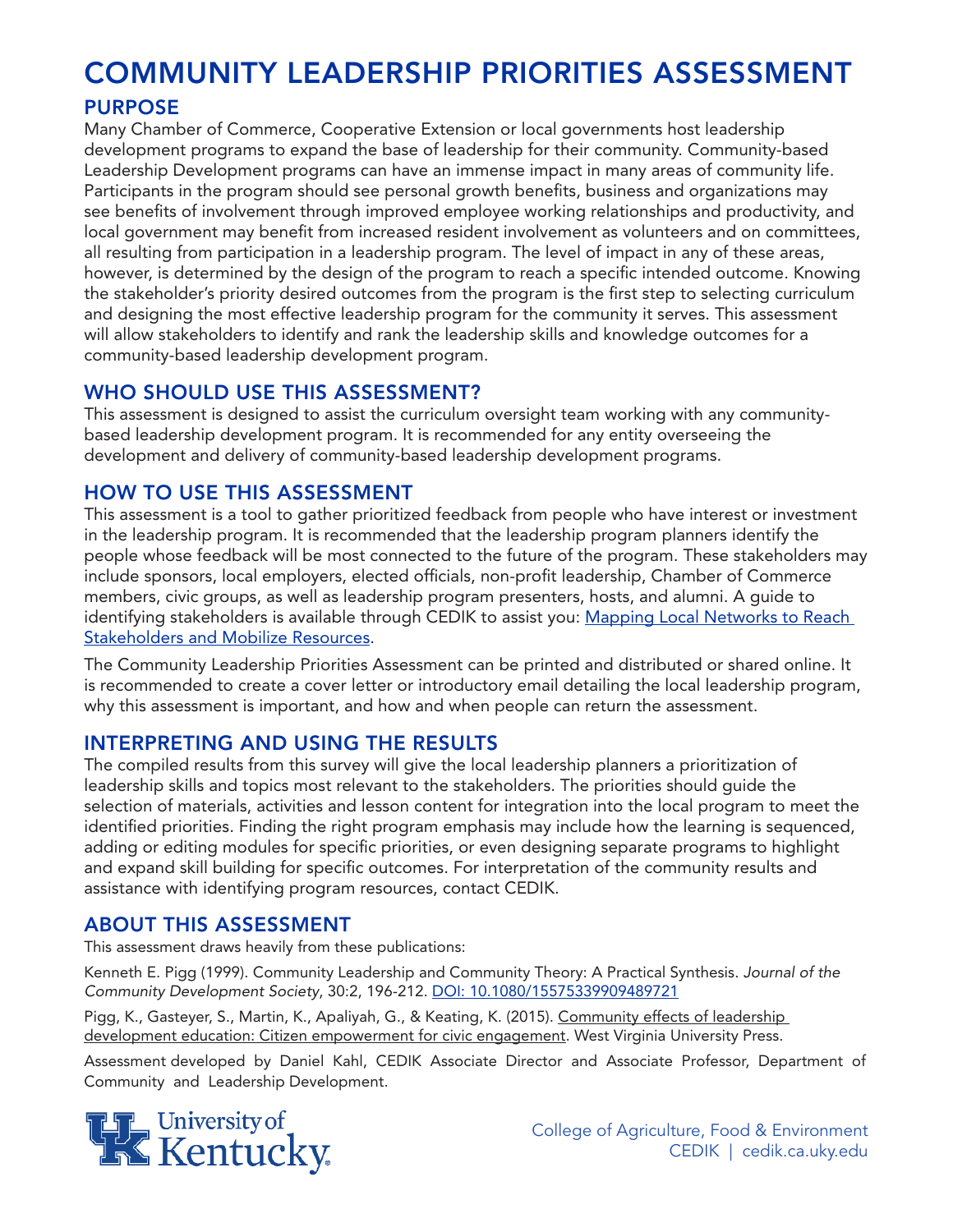# COMMUNITY LEADERSHIP PRIORITIES ASSESSMENT



NAME OF COMMUNITY LEADERSHIP PROGRAM:

DATE:

Community-based leadership programs can have multiple levels of impact. This questionnaire assesses leadership at four levels of focus: individual, interpersonal, organizational, and community.

Take a moment to identify what you believe is most important for your county/community leadership program to focus on as they design and deliver programming.

INSTRUCTIONS: Please prioritize each category by number using 1 as the highest priority, 2 as second, etc.

1. What are the most important skills or knowledge outcomes the leadership program should address for *individual* leadership development?

Increased Knowledge and Understanding of Self:

\_\_\_\_ Communication (listening and speaking skills)

\_\_\_\_ Personal leadership approaches (understanding self/who you are as a leader)

Managing self (awareness of personal assumptions, minimizing conflict, temper, etc.)

\_\_\_\_ Openness (perspective analysis and increased receptivity to ideas)

\_\_\_\_ Personal collaboration skills (attitudes on power, diversity, communication, control)

\_\_\_\_ Critical reflection and self-improvement (tools for understanding self and self improvement processes)

\_\_\_\_ Other (please be specific) \_\_\_\_\_\_\_\_\_\_\_\_\_\_\_\_\_\_\_\_\_\_\_\_\_\_\_\_\_\_\_\_\_\_\_\_\_\_\_\_

### 2. What outcome areas to support **groups (interpersonal skill development)** are most important for the program to address?

Interpersonal Leadership Skills:

\_\_\_\_ Building trust with others (group cohesion, interpersonal credibility mapping)

\_\_\_\_ Group problem identification and analysis (team analysis)

\_\_\_\_ Group decision making processes

\_\_\_\_ Designing productive teams/groups (structure and function of a group)

\_\_\_\_ Facilitating effective meetings (core facilitation skills)

\_\_\_\_ Conflict reduction/resolution

\_\_\_\_ Collaboration skills (power sharing, inclusion, communication, control)

\_\_\_\_ Guiding change initiatives (design and implementation strategies)

\_\_\_\_ Other (please be specific) \_\_\_\_\_\_\_\_\_\_\_\_\_\_\_\_\_\_\_\_\_\_\_\_\_\_\_\_\_\_\_\_\_\_\_\_\_\_\_\_